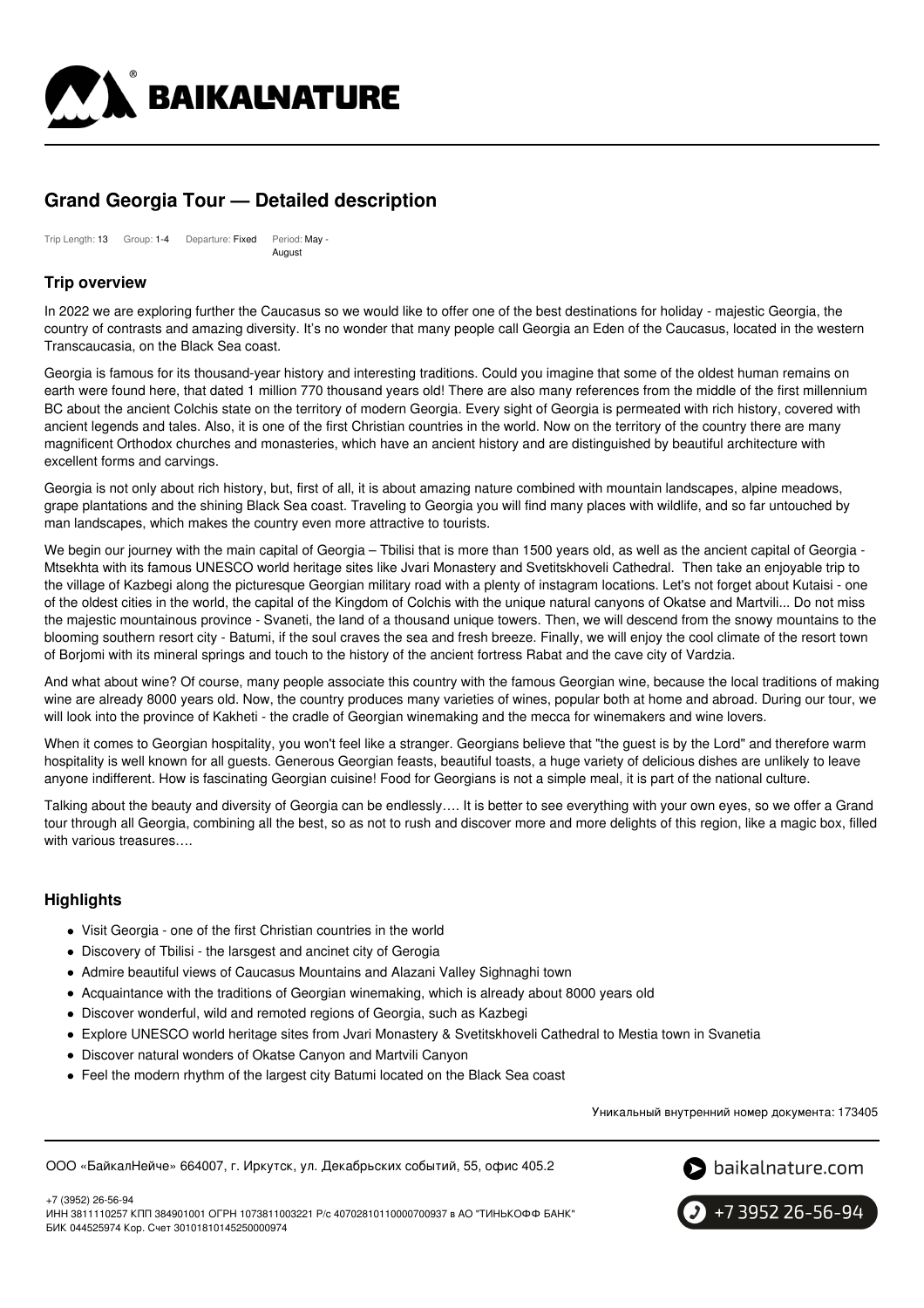

- Visit of the remoted authentic village of Svanetia Ushguli
- Touch the walls of the ancient cave cities built 2 B.C.
- Visit Rabati Fortress and Borjomi Park and taste famous mineral water Borjomi
- Acquaintance with the hospitable local people

### **Tour type**

DISCOVERYNATURE

### **Difficulty**

Easy - nothing more than normal walking while sight-seeing

### **Comfort**

Upgraded — all nights in comfortable rooms.

### **Begining / end of the tour**

Tour starts: Tbilisi, End of the tour: Tbilisi

#### **Program**

#### **Day 1 — Gamarjoba! Welcome to Georgia!**

- 10:00 Transfer from the airport
- 13:00 Lunch (Not included)
- 14:00 City tour in Tbilisi
- 19:00 Dinner (Not included)

Overnight in the hotel

Hotels: Accommodation at the hotel Old Side Boutique Hotel, Standart twin room Comfort: Comfortable accommodation, WC and bath / shower in room

#### **Day 2 — Wandering the Streets of Tbilisi**

- 09:00 Breakfast in the hotel
- 10:00 Explore "Tbilisi Europe"
- 13:00 Lunch (Not included)
- 15:00 Excursion to the Turtle lake
- 19:00 Dinner in the restaurant (Not included)

#### Overnight in the hotel

Hotels: Accommodation at the hotel Old Side Boutique Hotel, Standart twin room Comfort: Comfortable accommodation, WC and bath / shower in room

#### **Day 3 — Georgia's Premier Wine Region - Kakhetia**

- 09:00 Breakfast in the hotel
- 11:00 Driving on the beautiful Kakhetia highway
- 13:00 Lunch in Telavi (Not included)
- 14:00 Visit of House-Museum of Alexander Chavchavadze
- 16:00 Excursion to the Gremi Castle
- 18:00 Arrival in Signagi city

+7 (3952) 26-56-94

Уникальный внутренний номер документа: 173405

ООО «БайкалНейче» 664007, г. Иркутск, ул. Декабрьских событий, 55, офис 405.2





ИНН 3811110257 КПП 384901001 ОГРН 1073811003221 Р/с 40702810110000700937 в АО "ТИНЬКОФФ БАНК" БИК 044525974 Кор. Счет 30101810145250000974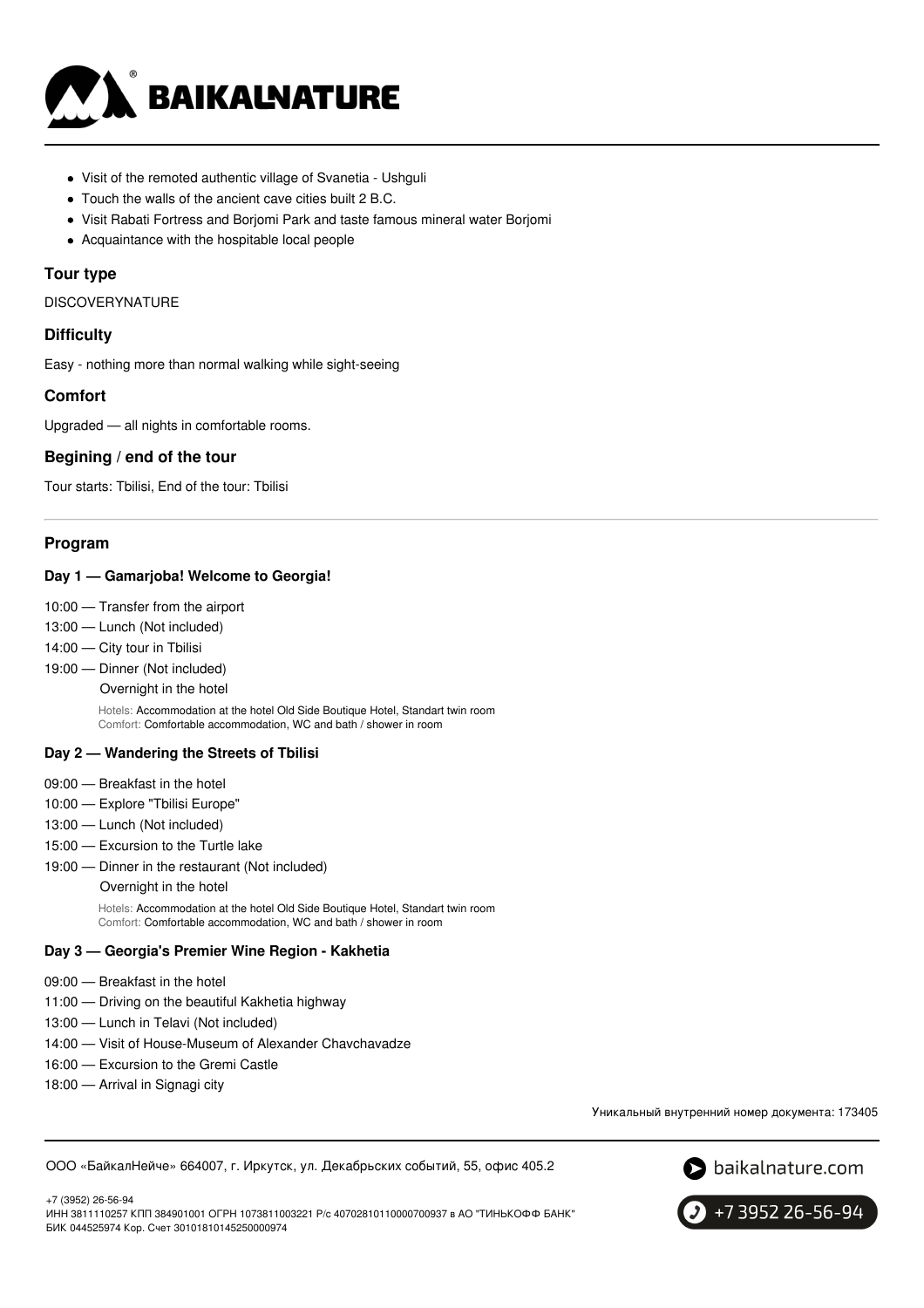

#### 19:00 — Dinner (Not included)

#### Overnight in the guest house

Hotels: Accommodation at the guest house Alazani Valley, Chambre twin standart Comfort: Comfortable accommodation, shared WC and bath / shower

### **Day 4 — Georgian Military Road: steeped in trade, wars, and legends**

- 08:00 Breakfast (Not included)
- 09:00 Early departure to Kazbegi village
- 14:00 Arrival in Kazbegi village
- 14:30 Lunch at the local cafe (Not included)
- 16:00 Walking to the Church of the Holy Trinity
- 19:00 Dinner (Not included) Overnight in the hotel

Hotels: Accommodation in the hotel Sunshine Kazbegi, Standart twin room Comfort: Comfortable accommodation, WC and bath / shower in room

#### **Day 5 — Mtskheta and Uplistsikhe Cave Town in the history of Georgia**

- 09:00 Breakfast in the hotel
- 10:00 Departure to Mtskheta city
- 12:00 Svetitskhoveli Cathedral and Jvari Monastery
- 13:00 Lunch in the city cafe (Not included)
- 14:00 Excursion to Uplistsikhe Cave Town
- 16:00 Continuation of the way to Gory city
- 19:00 Dinner (Not included)
	- Overnight in the hotel

Hotels: Accommodation at Hestia, Standart twin room Comfort: Comfortable accommodation, WC and bath / shower in room

#### **Day 6 — Nature wonders of Georgia**

- 09:00 Breakfast in the hotel
- 10:00 Departure to Kutaisi
- 13:00 Lunch (Not included)
- 13:00 Medieval Gelati and Prometheus Cave (Kumistavi)
- 16:00 Picturesque canyons Okatse and Martvili
- 19:00 Dinner (Not included)
	- Overnight in the hotel

Hotels: Accomodation at Hotel Terrace Kutaisi, Standart Twin room Comfort: Comfortable accommodation, WC and bath / shower in room

#### **Day 7 — Svanetia - the Gateway to Georgia's ancient highlands and pristine nature**

- 09:00 Breakfast in the hotel
- 10:00 Road to Svaneti

+7 (3952) 26-56-94

- 13:00 Lunch on the roadside cafe (Not included)
- 16:00 Arrival in Mestia and accommodation at the hotel
- 19:00 Dinner in the local cafe (Not included)

Overnight in the hotel

Hotels: Accommodation at Hotel Svaneti, Standart twin room

Уникальный внутренний номер документа: 173405

ООО «БайкалНейче» 664007, г. Иркутск, ул. Декабрьских событий, 55, офис 405.2





ИНН 3811110257 КПП 384901001 ОГРН 1073811003221 Р/с 40702810110000700937 в АО "ТИНЬКОФФ БАНК" БИК 044525974 Кор. Счет 30101810145250000974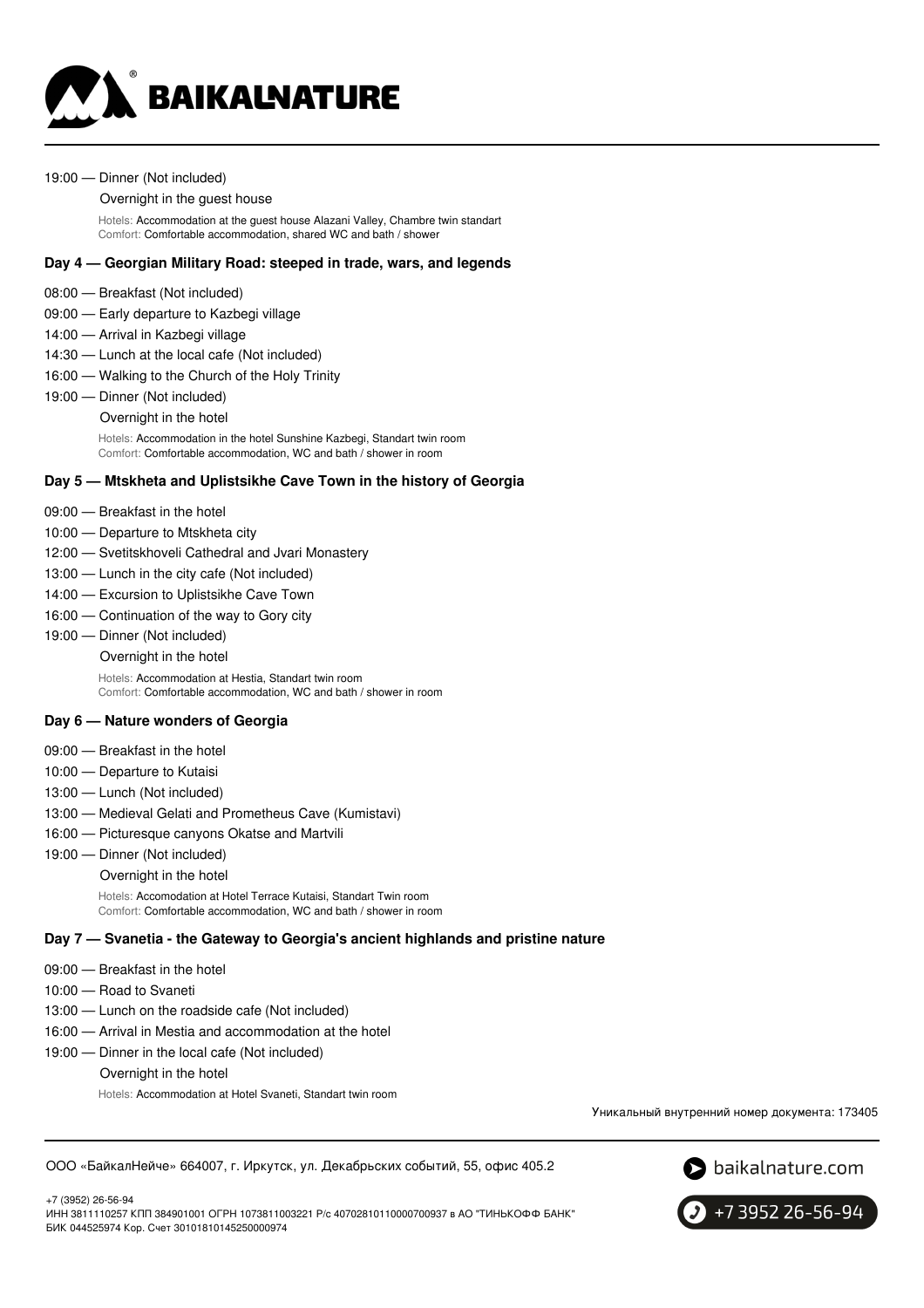

Comfort: Comfortable accommodation, WC and bath / shower in room

#### **Day 8 — Ushguli - hight mountain community in Svaneti**

- 09:00 Breakfast in the hotel
- 11:00 Excursion to Ushguli village
- 13:00 Lunch in the local cage with traditional dishes (Not included)
- 15:00 Time at leisure
- 19:00 Dinner (Not included)
	- Overnight in the hotel

Hotels: Accommodation at Hotel Svaneti, Standart twin room Comfort: Comfortable accommodation, WC and bath / shower in room

#### **Day 9 — Georgia's Las Vegas on the Black Sea**

- 09:00 Breakfast in the hotel
- 10:00 To the Black sea cost
- 13:00 Lunch at the roadside cafe (Not included)
- 15:00 Arrival in Batumi
- 19:00 Dinner (Not included) Overnight in the hotel

Hotels: Accommodation at Light Palace Hotel, Standart twin room Comfort: Comfortable accommodation, WC and bath / shower in room

#### **Day 10 — Free day in the city**

- 09:00 Breakfast in the hotel
- 11:00 Time at leisure
- 13:00 Lunch (Not included)
- 19:00 Dinner (Not included)
	- Overnight in the hotel

Hotels: Accommodation at Light Palace Hotel, Standart twin room Comfort: Comfortable accommodation, WC and bath / shower in room

#### **Day 11 — The best famous resort of Georgia - Borjomi city**

- 09:00 Breakfast in the hotel
- 10:00 Transfer to Borjomi city
- 14:00 Lunch in the city restaurant (Not included)
- 15:00 Exploration of the city
- 19:00 Dinner (Not included)
	- Overnight in the hotel

Hotels: Accommodation at Milano Palace Borjomi, Standart twin room Comfort: Comfortable accommodation, WC and bath / shower in room

### **Day 12 — Vardzia cave city and Rabati castle**

- 09:00 Breakfast in the hotel
- 10:00 Excursion to Rabat fortress
- 13:00 Lunch (Not included)
- 15:00 Visit of Vardzia city
- 17:00 Return to Borjomi city

Уникальный внутренний номер документа: 173405

ООО «БайкалНейче» 664007, г. Иркутск, ул. Декабрьских событий, 55, офис 405.2





+7 3952 26-56-94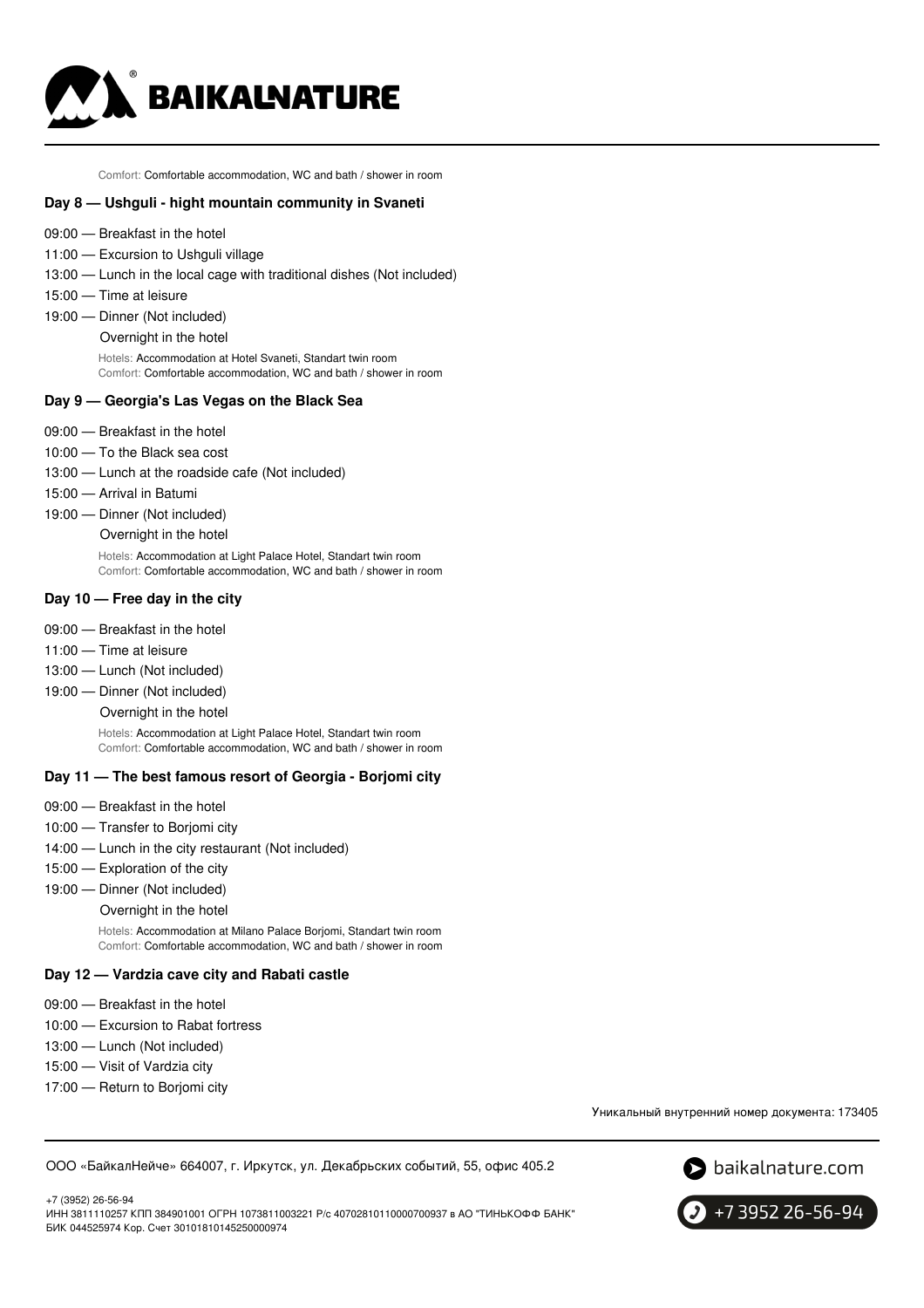

#### 19:00 — Dinner (Not included)

Overnight in the hotel

Hotels: Accommodation at Milano Palace Borjomi, Standart twin room Comfort: Comfortable accommodation, WC and bath / shower in room

### **Day 13 — The end of the tour**

09:00 — Breakfast in the hotel

10:00 — Transfer to Tbilisi

### **Departures**

| <b>Start</b> | End        | Basic price per person |
|--------------|------------|------------------------|
| 21.05.2022   | 02.06.2022 | 1300.00 USD            |
| 18.06.2022   | 30.06.2022 | 1300.00 USD            |
| 16.07.2022   | 28.07.2022 | 1300.00 USD            |
| 13.08.2022   | 25.08.2022 | 1300.00 USD            |
|              |            |                        |

### **Note**

Price is indicated for the small group of 4 people. The price is indicated for the group of 4 people. If there are less people, the price is following: 1400 USD per person for the group of 3 people 1800 USD per person for the group of 2 people

### **What's included**

#### **Price includes**

- English-speaking guide
- Accommodation as per itinerary
- Transport as per itinerary
- Excursions and visits as per itinerary
- Reserves and national parks entrance permissions
- Meals according to the program

# **Checklist & Equipment**

We recommend you to pack all your stuff in two bags: a small backpack and a large travelling bag.

SMALL BACKPACK: will be useful for carrying your personal belongings during the day (camera, film, personal medication, bottled water, etc.) You will also use it as hand luggage during air travel for all your heavy (to lighten the travel bag in the luggage compartment), fragile (camera, etc.) and necessary (toilet bag, etc.) things.

BIG TRAVEL BAG or BIG BACKPACK: must contain the rest of your stuff. It will be in the luggage compartment during the flight. It will be transported by vehicles.

### **Recommended checklist**

Sunglasses with filter Comfortable pants 1 or 2 thermal lightweight sweater(s)

Уникальный внутренний номер документа: 173405

ООО «БайкалНейче» 664007, г. Иркутск, ул. Декабрьских событий, 55, офис 405.2



+7 3952 26-56-94

+7 (3952) 26-56-94 ИНН 3811110257 КПП 384901001 ОГРН 1073811003221 Р/с 40702810110000700937 в АО "ТИНЬКОФФ БАНК" БИК 044525974 Кор. Счет 30101810145250000974

#### **Price does not include**

- Medical insurance
- Personal expenses and tips
- Airline tickets